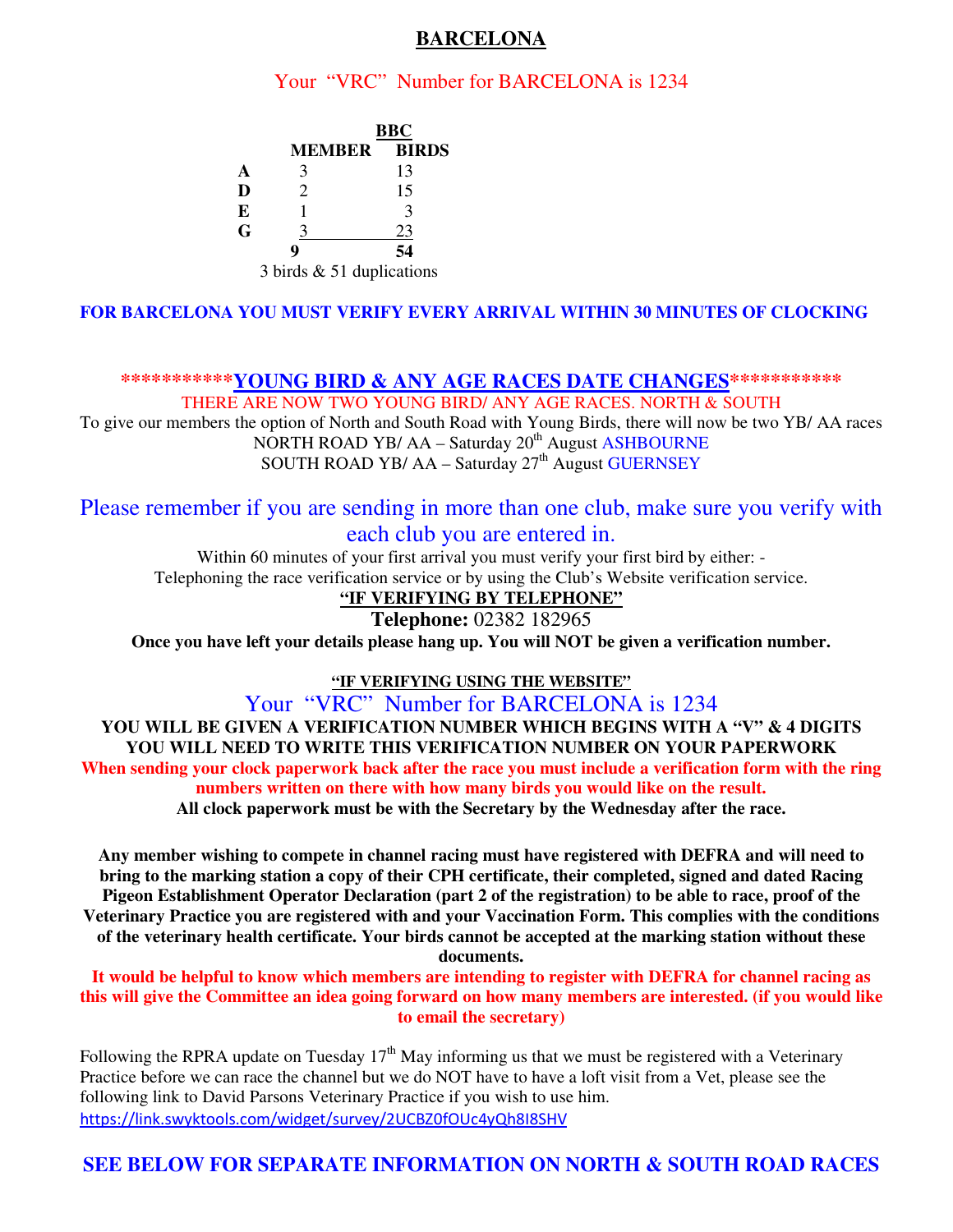# **NORTH ROAD INFORMATION**

Any member sending North Road must ONLY use a CSCFC or BBC marking station. SEE BELOW FOR MARKING STATIONS.

# Saturday 16<sup>th</sup> July **THURSO** (4115)

Marking Wednesday  $13^{th}$  July - £5.50 per bird Closing date for postal entries is Saturday 9<sup>th</sup> July OR Online entries Closing date is Monday 11<sup>th</sup> July

If you wish to cross nominate from the BBC into the CSCFC  $\&$  BICC the cost will be £2.50 per bird per Club.

**BEING CONVOYED BY THE NRCC TO THURSO** 

Thurso Marking Stations:

| Brighton $8.30$ am $-9$ am | Bovingdon $12 \text{pm} - 1 \text{pm}$ | Treetops 8am – 9am  |
|----------------------------|----------------------------------------|---------------------|
| Southampton $10am - 11am$  | Hungerford 9am – 10am                  | Rugeley $5pm - 7pm$ |

**BOVINGDON, Hemel Hempstead,** 8 Chipperfield Road, Bovingdon, Hemel Hempstead, HP3 0JN. I/C – Dick Burgin Tel: 07711 905324 Marking Time: **11am to 12pm** for all races. **EXCEPT LERWICK** Marking Time: **12pm to 1pm**.

**BRIGHTON,** 81 Cairo Avenue, Peacehaven, East Sussex, BN10 7LA. I/C - Peter Gretton Tel: 07730 894183 **(for ETS users marking only for Bricon or Unikon systems)**  Marking Time: **8.30am to 10.00am** for all races. **EXCEPT LERWICK & THURSO** Marking Time: **8.30am – 9am.**

**FROME LIVESTOCK,** The Standerwick Centre, Standerwick, Frome, Somerset, BA11 2QB.

I/C – Alan & Sue Thompson Tel: 07976 227287 Marking Time: **8.30am to 10.30am** for all races. **EXCEPT LERWICK & THURSO. Lerwick & Thurso Marking is Clive & Jill Rogers, Treetops, Manor Road, Writhlington, BA3 3NA between 8am – 9am.** 

**HUNGERFORD (Woodlands St Mary Village Hall)**, School Lane, Woodlands St Mary, Hungerford, RG17 7SL. I/C Mark Brown. Tel: 07555 351453 Marking Time: **9am to 10.30am** for all races. **EXCEPT LERWICK & THURSO. No marking here for Lerwick. THURSO** marking time 9am – 10am.

**RUGELEY**, Lea Hall Miners Welfare and Social Club, Sandy Lane, Rugeley, Staffs WS15 2LB. I/C – John Garvey. Tel: 07725 368214 Marking Time: **5pm to 6pm** for all races. **EXCEPT LERWICK & THURSO. Marking Time: 6pm to 7pm.** 

**SOUTHAMPTON Sarisbury Social Club**, 108 Bridge Road, Sarisbury Green, Southampton, SO31 7EP. I/C - Clare Norman Tel: 02380 573919 Marking Time: **12pm to 2pm** for all races. **EXCEPT LERWICK & THURSO. Marking Time: 10am to 11am.** 

#### **VERIFYING YOUR FIRST ARRIVALS – NORTH ROAD**

AS WE ARE RACING TOGETHER WITH THE CSCFC, BBC & BICC PLEASE READ THE FOLLOWING INFORMATION ON VERIFYING YOUR FIRST ARRIVALS.

If you have entered the BBC and cross nominated back in to the CSCFC and BICC, this means you are entered in **THREE**  separate races, so you must verify your first arrival with the British Barcelona Club verification service, the CSCFC verification service and BICC verification service (BICC members will be given the verification telephone number to call).

**You must verify your first arrival with all the relevant Clubs within the stated time given by those Clubs.** 

\*\*\*\*\*\*\*\*\*\*\*\*\*\*\*\*\*\*\*\*\*\*\*\*\*\*\*\*\*\*\*\*\*\*\*\*\*\*\*\*\*\*\*\*\*\*\*\*\*\*\*\*

# **SOUTH ROAD INFORMATION**

Any member sending South Road must ONLY use the BICC marking station. The South Road races will be self supporting races and prize money will be paid out pro rata.

These races do not count towards averages.

**FOR EVERY CHANNEL RACE YOU ENTER, YOU MUST BRING TO THE MARKING STATION WITH YOU PROOF OF YOUR CPH NUMBER & A COPY OF YOUR OPERATOR'S DECLARATION (part 2 of the DEFRA registration), YOUR VACCINATION CERTIFICATE WITH ALL YOUR BIRDS RING NUMBERS ON AND PROOF OF YOUR VET REGISTRATION.**